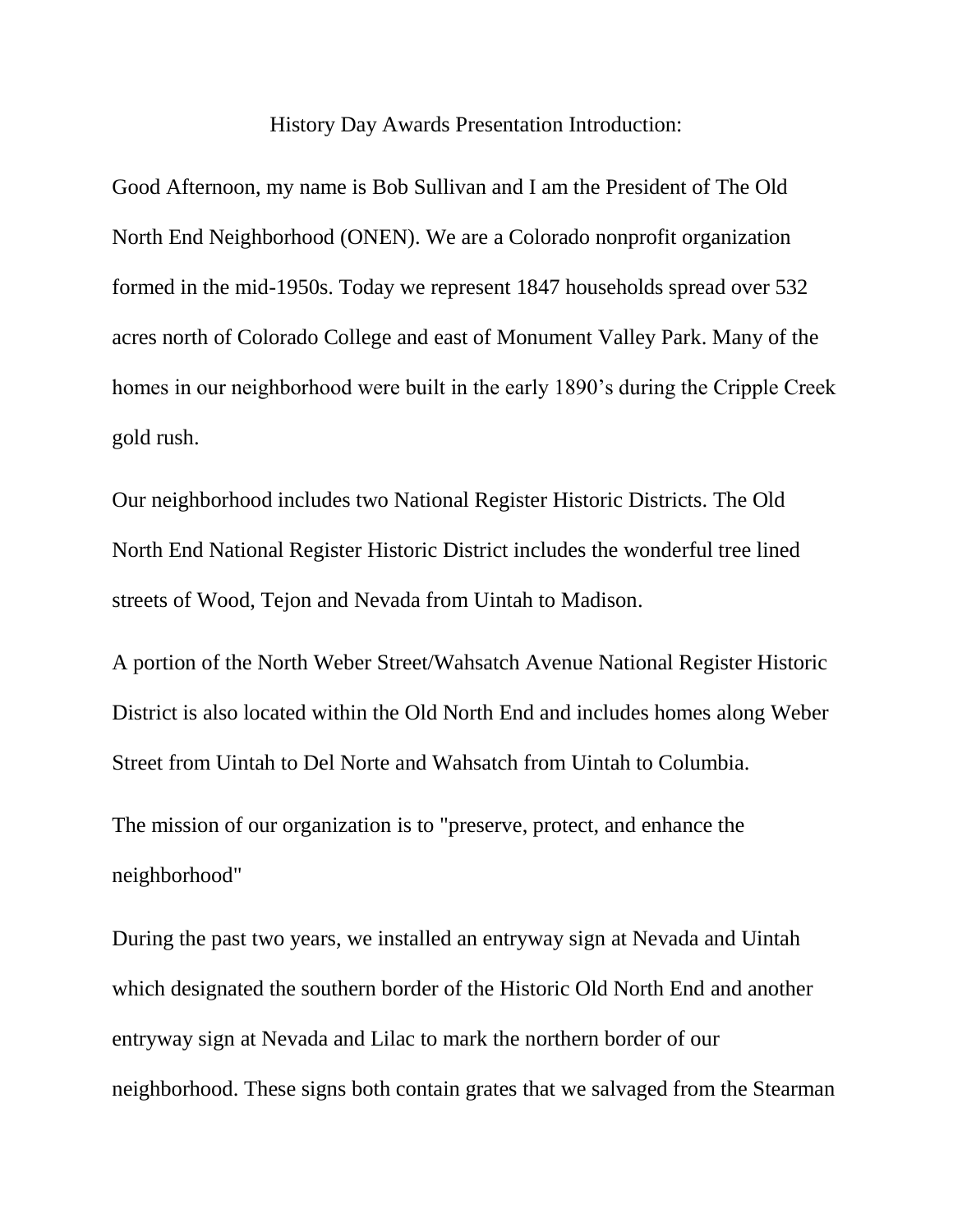House before it was torn down by Penrose Hospital. We also placed time capsules full of neighborhood stories and pictures as well as information from our organization for future generations to uncover.

We are working on expanding the North End historic district to include more historically significant homes. We will also be hosting house plaque workshops for our neighbors to help them research the history of their homes and obtain a plaque to note this historical information.

As you can see, our neighborhood organization takes great pride in preserving our historic homes and promoting the history of our neighborhood. We also want to foster that same love for history in our youth which is why each year we participate in History Day. We are honored to be able to participate in such a great program. This year we had 6 neighbors volunteer to be judges and we evaluated Museum Style Exhibits and Performances. Thank you to Nelson Kent, Vic Appugliese, Chuck and Cordelia Martin, and Pat and Bruce Doyle for handling the arduous task of selecting winners from all of the quality submissions. At this time I would like to recognize the winners and present them a cash prizes and honorable mentions on behalf of the Old North End Neighborhood.

First the honorable mentions - Our first winner is…